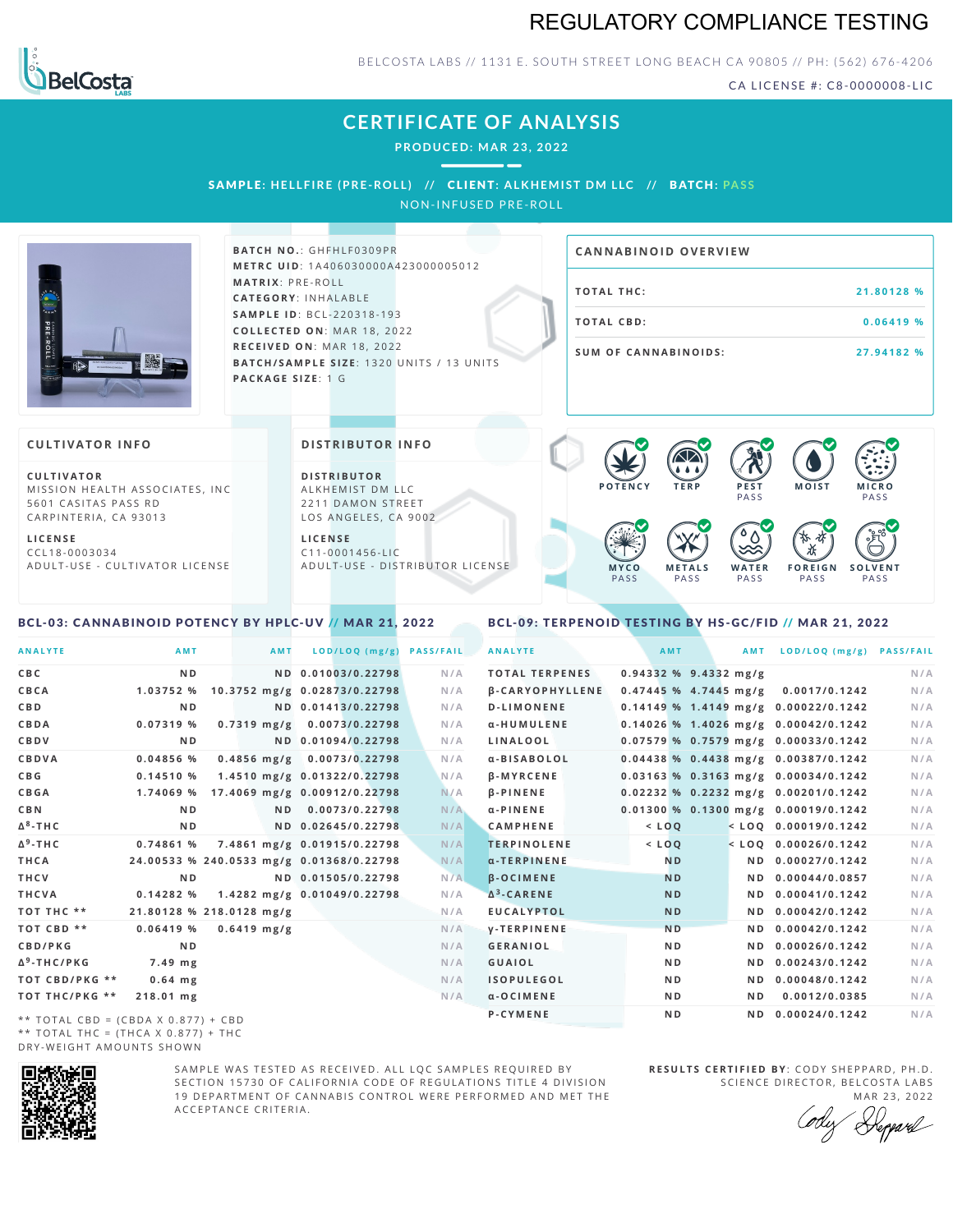# REGULATORY COMPLIANCE TESTING

### <span id="page-1-0"></span>BCL-13: PESTICIDE TESTING BY GC/MS // MAR 22, 2022

| <b>ANALYTE</b>         | LIMIT         | AMT $(\mu g/g)$ | LOD/LOQ (µg/g)  | <b>PASS/FAIL</b> |
|------------------------|---------------|-----------------|-----------------|------------------|
| <b>CAPTAN</b>          | $0.7 \mu g/g$ | ND.             | 0.03112/0.09426 | <b>PASS</b>      |
| <b>CHLORDANE</b>       | Any amt       | N <sub>D</sub>  |                 | <b>PASS</b>      |
| <b>CHLORDANE CIS</b>   |               | ND.             | 0.01101/0.03337 | N/A              |
| <b>CHLORDANE TRANS</b> |               | N <sub>D</sub>  | 0.01053/0.03183 | N/A              |
| <b>CHLORFENAPYR</b>    | Any amt       | N <sub>D</sub>  | 0.02373/0.07183 | <b>PASS</b>      |

| <b>ANALYTE</b>                      | LIMIT         | AMT $(\mu g/g)$ | $LOD/LOQ$ ( $\mu g/g$ ) | <b>PASS/FAIL</b> |
|-------------------------------------|---------------|-----------------|-------------------------|------------------|
| <b>CHLORPYRIFOS</b>                 | Any amt       | N D             | 0.01107/0.03361         | <b>PASS</b>      |
| <b>DICHLORVOS</b>                   | Any amt       | ND.             | 0.01166/0.03533         | <b>PASS</b>      |
| <b>METHYL PARATHION</b>             | Any amt       | ND.             | 0.01337/0.04053         | <b>PASS</b>      |
| PENTACHLORONI-<br><b>TROBENZENE</b> | $0.1 \mu g/g$ | ND.             | 0.01391/0.04219         | <b>PASS</b>      |
|                                     |               |                 |                         |                  |

## BCL-05: RESIDUAL PESTICIDE ANALYSIS BY LC-MS/MS ESI // MAR 22, 2022

| <b>ANALYTE</b>             |               | LIMIT $AMT (\mu g/g)$ | LOD/LOQ (µg/g) | <b>PASS/FAIL</b> | <b>ANALYTE</b>          |               | LIMIT AMT $(\mu g/g)$ | LOD/LOQ (µg/g) PASS/FAIL |             |
|----------------------------|---------------|-----------------------|----------------|------------------|-------------------------|---------------|-----------------------|--------------------------|-------------|
| ABAMECTIN                  | $0.1 \mu g/g$ | ND                    | 0.01153/0.04   | <b>PASS</b>      | METALAXYL               | $2 \mu g/g$   | N D                   | 0.00503/0.02             | <b>PASS</b> |
| <b>ACEPHATE</b>            | $0.1 \mu g/g$ | N D                   | 0.00368/0.02   | <b>PASS</b>      | <b>METHIOCARB</b>       | Any amt       | N D                   | 0.00503/0.02             | PASS        |
| <b>ACEQUINOCYL</b>         | $0.1 \mu g/g$ | N D                   | 0.00417/0.02   | <b>PASS</b>      | METHOMYL                | 1 $\mu$ g/g   | N D                   | 0.00494/0.02             | PASS        |
| <b>ACETAMIPRID</b>         | $0.1 \mu g/g$ | N D                   | 0.00464/0.02   | <b>PASS</b>      | <b>MEVINPHOS</b>        | Any amt       | N D                   |                          | PASS        |
| <b>ALDICARB</b>            | Any amt       | N D                   | 0.01109/0.04   | <b>PASS</b>      | <b>MEVINPHOSI</b>       |               | N D                   | 0.00163/0.0084           | N/A         |
| <b>AZOXYSTROBIN</b>        | $0.1 \mu g/g$ | N D                   | 0.00639/0.02   | <b>PASS</b>      | <b>MEVINPHOS II</b>     |               | N D                   | 0.00542/0.0316           | N/A         |
| <b>BIFENAZATE</b>          | $0.1 \mu g/g$ | N D                   | 0.00355/0.02   | <b>PASS</b>      | MYCLOBUTANIL            | $0.1 \mu g/g$ | N D                   | 0.00867/0.04             | PASS        |
| <b>BIFENTHRIN</b>          | $3 \mu g/g$   | ND                    | 0.00473/0.04   | <b>PASS</b>      | <b>NALED</b>            | $0.1 \mu g/g$ | N D                   | 0.00328/0.02             | PASS        |
| <b>BOSCALID</b>            | $0.1 \mu g/g$ | N D                   | 0.00494/0.02   | PASS             | OXAMYL                  | $0.5 \mu g/g$ | N D                   | 0.00455/0.02             | <b>PASS</b> |
| <b>CARBARYL</b>            | $0.5 \mu g/g$ | ND                    | 0.00295/0.02   | PASS             | PACLOBUTRAZOL           | Any amt       | N D                   | 0.00714/0.04             | PASS        |
| CARBOFURAN                 | Any amt       | N D                   | 0.00613/0.02   | <b>PASS</b>      | <b>PERMETHRIN</b>       | $0.5 \mu g/g$ | N D                   |                          | PASS        |
| CHLORANTRANIL-             | $10 \mu g/g$  | N D                   | 0.00697/0.04   | PASS             | PERMETHRIN CIS          |               | N D                   | 0.00237/0.0082           | N/A         |
| <b>IPROLE</b>              |               |                       |                |                  | PERMETHRIN TRANS        |               | N D                   | 0.00245/0.0118           | N/A         |
| <b>CLOFENTEZINE</b>        | $0.1 \mu g/g$ | N D                   | 0.0054/0.02    | <b>PASS</b>      | PHOSMET                 | $0.1 \mu g/g$ | N D                   | 0.0043/0.02              | PASS        |
| COUMAPHOS                  | Any amt       | N D                   | 0.00215/0.02   | <b>PASS</b>      | PIPERONYLBUTO-          | $3 \mu g/g$   | N D                   | 0.00247/0.02             | PASS        |
| <b>CYFLUTHRIN</b>          | $2 \mu g/g$   | N D                   | 0.05508/0.2    | <b>PASS</b>      | XIDE                    |               |                       |                          |             |
| <b>CYPERMETHRIN</b>        | 1 $\mu$ g/g   | ND                    | 0.00556/0.04   | <b>PASS</b>      | <b>PRALLETHRIN</b>      | $0.1 \mu g/g$ | N D                   | 0.00392/0.02             | PASS        |
| <b>DAMINOZIDE</b>          | Any amt       | N D                   | 0.00227/0.04   | <b>PASS</b>      | PROPICONAZOLE           | $0.1 \mu g/g$ | N D                   | 0.0024/0.02              | PASS        |
| <b>DIAZINON</b>            | $0.1 \mu g/g$ | N D                   | 0.00487/0.02   | <b>PASS</b>      | <b>PROPOXUR</b>         | Any amt       | N D                   | 0.00374/0.02             | PASS        |
| <b>DIMETHOATE</b>          | Any amt       | N D                   | 0.00354/0.02   | <b>PASS</b>      | <b>PYRETHRINS</b>       | $0.5 \mu g/g$ | N D                   |                          | PASS        |
| <b>DIMETHOMORPH</b>        | $2 \mu g/g$   | N D                   |                | <b>PASS</b>      | PYRETHRINS PYRETHRIN I  |               | ND                    | 0.00726/0.04             | N/A         |
| <b>DIMETHOMORPH I</b>      |               | N D                   | 0.00109/0.0078 | N/A              | PYRETHRINS PYRETHRIN II |               |                       | ND 0.00754/0.02284       | N/A         |
| <b>DIMETHOMORPH II</b>     |               | ND                    | 0.0015/0.0122  | N/A              | PYRIDABEN               | $0.1 \mu g/g$ | N D                   | 0.0034/0.02              | <b>PASS</b> |
| <b>ETHOPROPHOS</b>         | Any amt       | N D                   | 0.0041/0.02    | <b>PASS</b>      | <b>SPINETORAM</b>       | $0.1 \mu g/g$ | N D                   |                          | PASS        |
| <b>ETOFENPROX</b>          | Any amt       | N D                   | 0.00274/0.02   | <b>PASS</b>      | <b>SPINETORAM J</b>     |               | N D                   | 0.00329/0.016            | N/A         |
| <b>ETOXAZOLE</b>           | $0.1 \mu g/g$ | N D                   | 0.00385/0.02   | <b>PASS</b>      | <b>SPINETORAM L</b>     |               | ND                    | 0.00157/0.016            | N/A         |
| <b>FENHEXAMID</b>          | $0.1 \mu g/g$ | N D                   | 0.01055/0.02   | <b>PASS</b>      | <b>SPINOSAD</b>         | $0.1 \mu g/g$ | ND                    |                          | PASS        |
| <b>FENOXYCARB</b>          | Any amt       | N D                   | 0.00175/0.02   | <b>PASS</b>      | SPINOSAD A              |               |                       | ND 0.00205/0.01438       | N/A         |
| <b>FENPYROXIMATE</b>       | $0.1 \mu g/g$ | N D                   | 0.00481/0.02   | <b>PASS</b>      | SPINOSAD D              |               |                       | ND 0.00104/0.00498       | N/A         |
| <b>FIPRONIL</b>            | Any amt       | N D                   | 0.00478/0.02   | <b>PASS</b>      | <b>SPIROMESIFEN</b>     | $0.1 \mu g/g$ | N D                   | 0.00944/0.04             | PASS        |
| FLONICAMID                 | $0.1 \mu g/g$ | N D                   | 0.00398/0.02   | PASS             | <b>SPIROTETRAMAT</b>    | $0.1 \mu g/g$ | N D                   | 0.00208/0.02             | PASS        |
| <b>FLUDIOXONIL</b>         | $0.1 \mu g/g$ | N D                   | 0.01369/0.04   | PASS             | <b>SPIROXAMINE</b>      | Any amt       | N D                   | 0.00344/0.02             | PASS        |
| HEXYTHIAZOX                | $0.1 \mu g/g$ | N D                   | 0.00297/0.02   | PASS             | <b>TEBUCONAZOLE</b>     | $0.1 \mu g/g$ | N D                   | 0.00816/0.04             | PASS        |
| IMAZALIL                   | Any amt       | N D                   | 0.0056/0.02    | PASS             | <b>THIACLOPRID</b>      | Any amt       | N D                   | 0.0039/0.02              | PASS        |
| IMIDACLOPRID               | $5 \mu g/g$   | N D                   | 0.00645/0.02   | PASS             | <b>THIAMETHOXAM</b>     | $5 \mu g/g$   | N D                   | 0.00358/0.02             | PASS        |
| <b>KRESOXIM-</b><br>METHYL | $0.1 \mu g/g$ | N D                   | 0.00339/0.02   | PASS             | TRIFLOXYSTROB-<br>IN.   | $0.1 \mu g/g$ | N D                   | 0.00421/0.02             | PASS        |